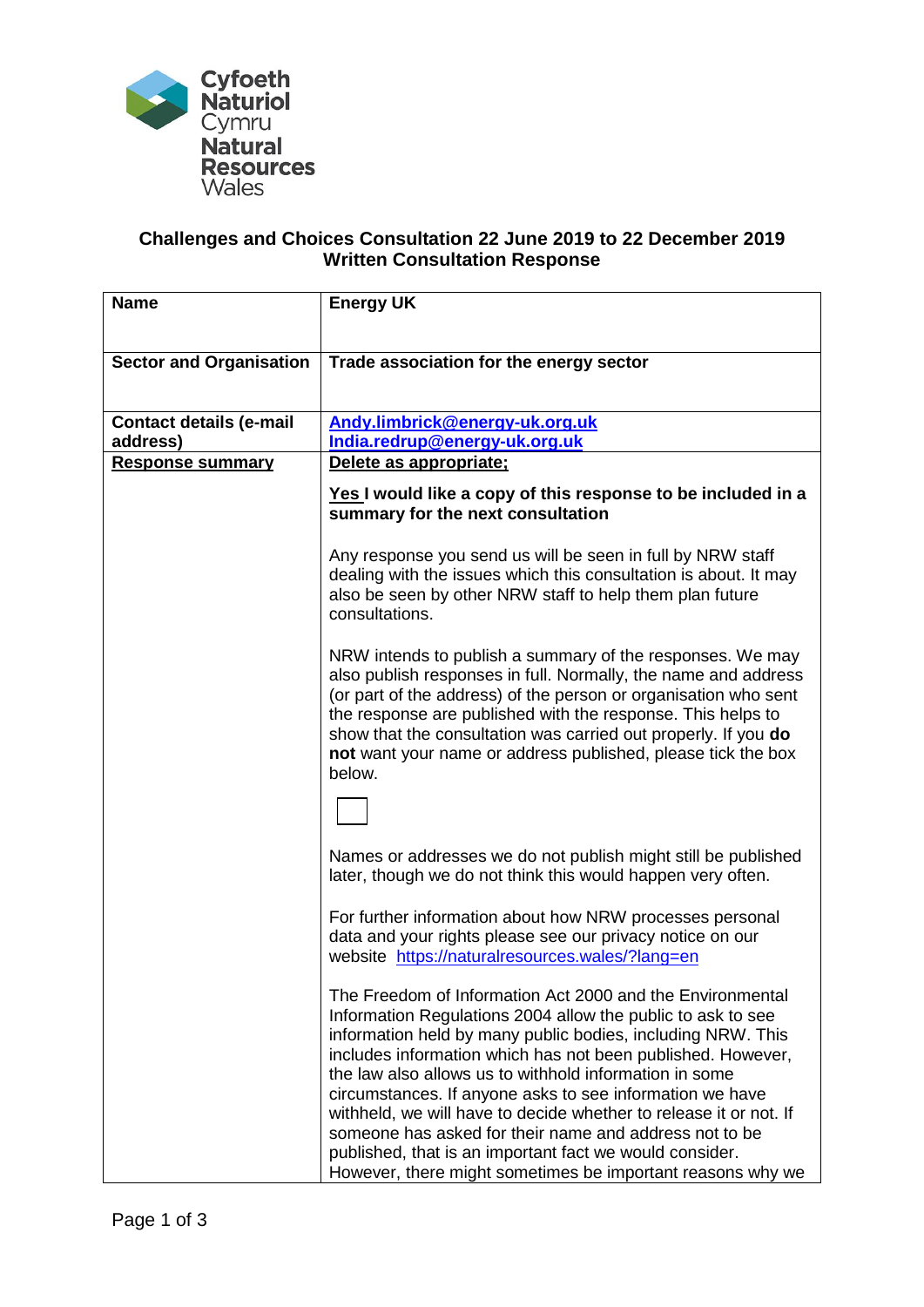

|                                               | would have to reveal someone's name and address, even<br>though they have asked for them not to be published. In that<br>instance, we would contact the person and ask their views<br>before we finally decide to reveal the information. |
|-----------------------------------------------|-------------------------------------------------------------------------------------------------------------------------------------------------------------------------------------------------------------------------------------------|
| Would you like your                           | Delete as appropriate;                                                                                                                                                                                                                    |
| details to be added to<br>our WFD stakeholder | <b>YES</b>                                                                                                                                                                                                                                |
| list to keep you updated                      |                                                                                                                                                                                                                                           |
| on this work.                                 |                                                                                                                                                                                                                                           |
| At what scale are you<br>responding?          | Delete as appropriate;                                                                                                                                                                                                                    |
|                                               | <b>All Wales</b>                                                                                                                                                                                                                          |
|                                               |                                                                                                                                                                                                                                           |

## **Consultation Questions**

1) Is there additional evidence you believe should be included in the preparation of Area Statements and our next Wales level assessment of the sustainable management of natural resources (SoNaRR 2)?

*We have no comment to make on this question.*

2) Are the options for resolving the significant water management issues (see Annex B) reasonable and achievable? Please state which issue and RBD you are responding to.

*The options listed in Appendix B appear comprehensive at high level. Whether or not the potential implications at installation level are reasonable and achievable will depend on the way in which they are interpreted.*

3) Do you have other suggestions for how to address the significant issues identified in the RBDs?

*We have no comment to make on this question.*

*4)* What opportunities exist to address the SWMIs in each RBD through the Area Statement process? If possible, please specify catchments you believe present specific opportunities.

*We have no comment to make on this question.*